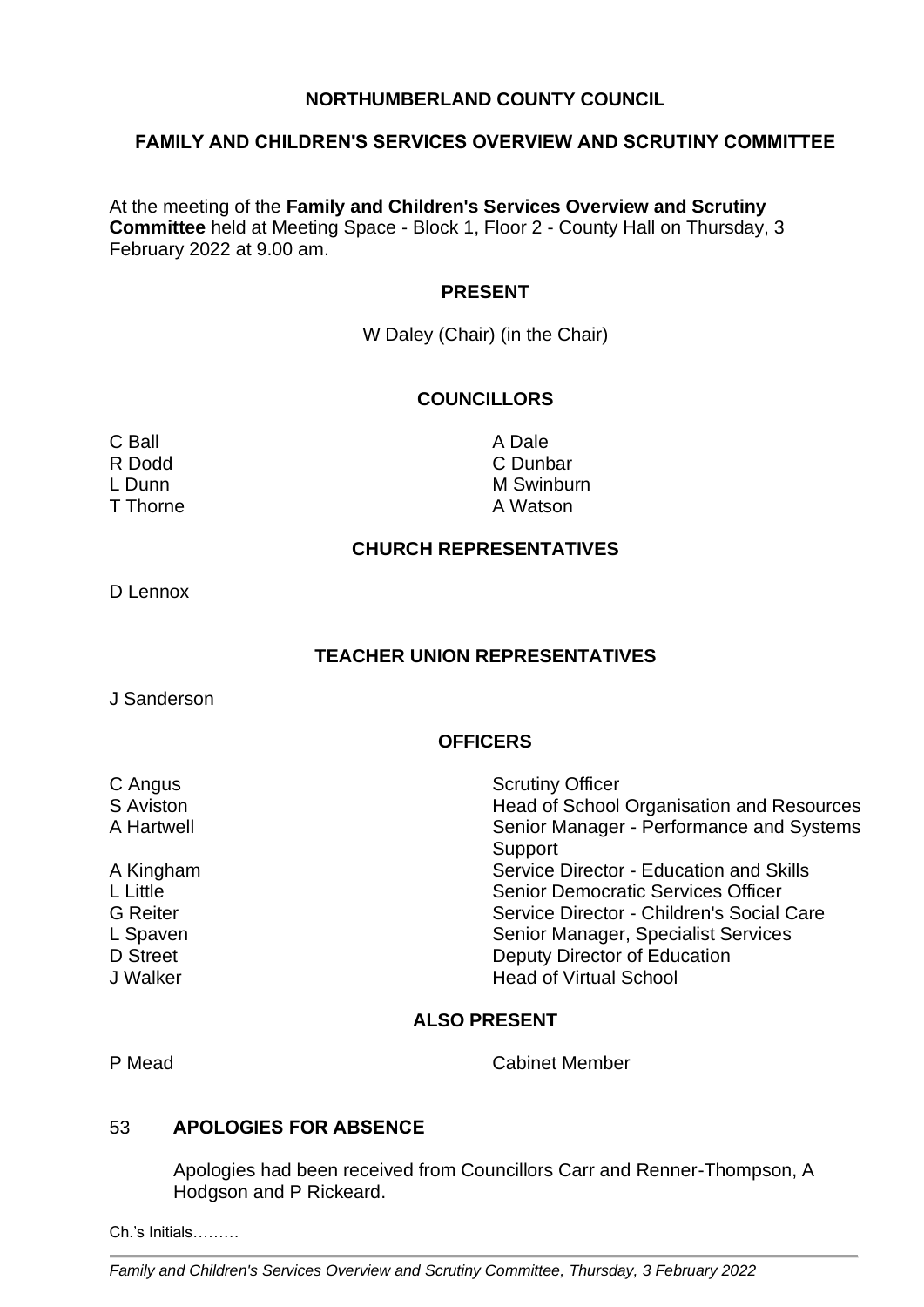## 54 **MINUTES**

The minutes of the Family and Children's Services Overview and Scrutiny Committee held on Thursday 6 January 2022, as circulated, were agreed as a true record and were signed by the Chair.

## 55 **DISCLOSURE OF MEMBERS' INTERESTS**

J Sanderson advised that he had a personal not prejudicial interest in agenda item 7 as he was an employee at Kyloe House where they used restraint.

# 56 **FORWARD PLAN OF KEY DECISIONS**

The Forward Plan of Cabinet decisions for February to May 2022 had been shared with Members for information.

**RESOLVED** that the information be noted.

# 57 **VIRTUAL SCHOOL HEADTEACHER'S ANNUAL REPORT 2021**

J. Walker, Head of Virtual School provided a detailed introduction to the report outlining the issues which had impacted on the learning of pupils and the interventions put in place to address these challenges. The headlines for 2021 were highlighted including the number of looked after children who had progressed into further education, the improving achievements at KS4 and there being no permanent exclusions for the  $13<sup>th</sup>$  consecutive year. It remained a priority to reduce the number of fixed term exclusions, mid-year school moves and rates of persistent absence from school.

In response to questions from Members of the Committee, the following information was provided:-

- Whilst some looked after children who progressed into further education did level 3 qualifications, the vast majority undertook vocational qualifications or a mixture of vocational and academic qualifications.
- All pupils in years 11 and year 6 had been offered 1 to 1 tuition with approximately ⅔ of the cohort taking up the offer, ideally everyone would, but it was up to the pupil and school as to whether they wished to do so.
- Continuous work was undertaken with schools and a child to prevent exclusions and to come up with strategies for each individual child, however it was difficult to quantify the level of exclusions this had prevented.
- A huge breadth of work was undertaken in bringing the levels of persistent absence down for looked after children.
- Any children who left care this year had been included in the figures in this report and whilst they might no longer have a Personal Education Plan (PEP) in place, the schools retained the Pupil Premium Plus (PP+) funding for the remainder of the year and the service still continued to work with the schools and pupils until the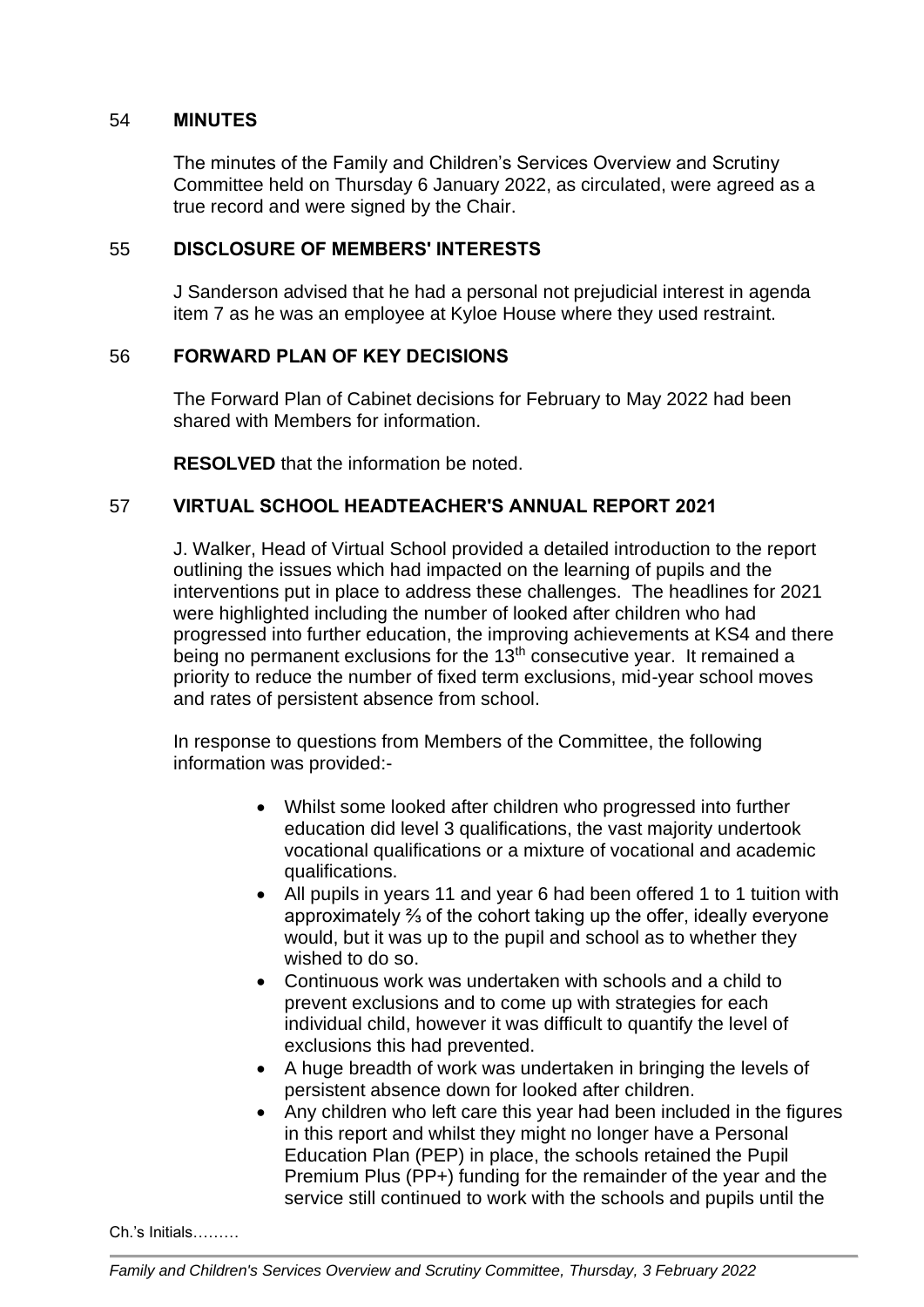natural conclusion. At present children who had left care were not monitored after that school year, however from September 2022, the Virtual School Head would have a duty to promote the education of any child with a social worker and work was underway to take this forward.

- It was often the most inclusive schools who the service worked with most around exclusions. During the pandemic there had been issues with the way schools had to operate and restrictions put in place with which some children had found it difficult to cope and most exclusions were behaviour related.
- The priorities for the improvement in the service were identified in the Improvement Plan and the service had governance through the Multi Agency Local After Partnership (MALAP) who were the governing body for the virtual school and who in turn reported to the Safeguarding and Corporate Parenting Group who held the service to account throughout the year. A report could be brought back at any time to this Committee on how progress was being made.
- The virtual school were very good at getting young people into further education, training and employment with only 3 young people NEET in September, however the challenge was in keeping the young people on a 2 year A level course as day to contact was lost with the young person and they encountered different challenges. There were 2 Careers Guidance Officers who worked with NAS to support the young people in their post 16 pathway plans and to monitor them through their Social Workers to see if they required support. This work was undertaken with other partners through the E Clinic to track those who were felt to be at risk in dropping out of Education, Employment or Training (EET), and some improvement in the level of young people in EET would like to be achieved.
- It had been the ambition for a number of years for all schools and all staff within the schools to understand the needs of looked after children, the majority of whom have experienced neglect, have attachment issues and all have experienced trauma in their lives. This was being undertaken through the THRIVE Attachment Programme which was offered free from the virtual school through PP+ which was very popular and was having an impact. Going forward criteria for schools was being developed to target all children who need help, not just looked after children.

Members welcomed and commended the report and it was requested that if possible all Members of Council be provided with a copy as they all had a corporate responsibility for looked after children in Northumberland. The work undertaken by the Team in having a positive effect on the lives and futures of these children was recognised with the Committee thanking all involved.

Officers appreciated the positive comments received advising that the virtual school was a real strength for the Council working across all services to help provide stability for looked after children. The Virtual School was also continuing to develop opportunities for care leavers across all Directorates within the Council to continue their education and training, with corporate parenting a key priority for the Council. Part of the strategy was also to work with private industry and a lot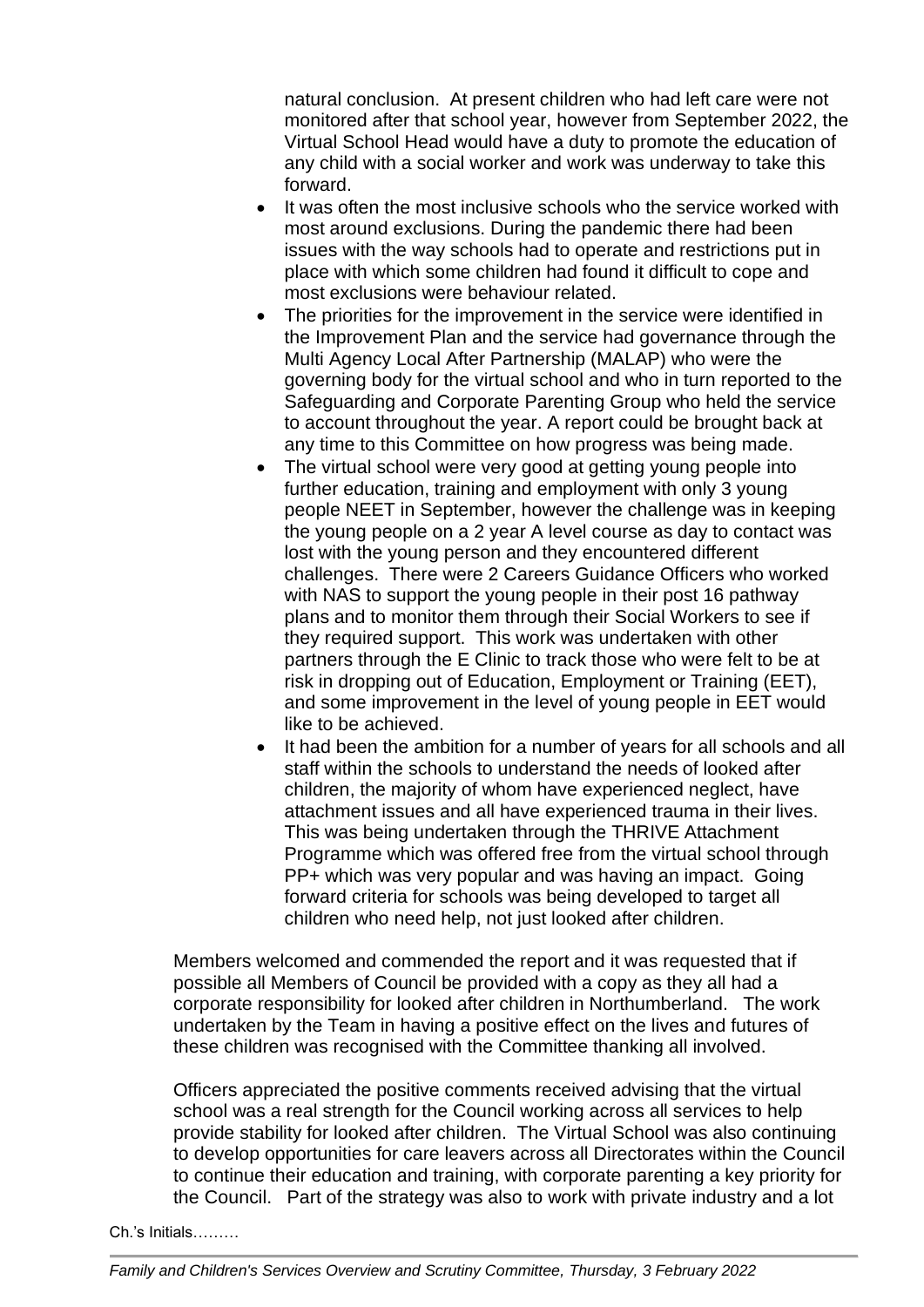of work had been undertaken already in respect of this which would be outlined in the Annual Learning and Skills Report on the agenda and in the Annual Report from the Director of Education at the next meeting.

**RESOLVED** that the education achievements of looked after children and the ongoing challenges caused by the disruption to education during the pandemic be noted.

# 58 **SCHOOL ADMISSION ARRANGEMENTS FOR COMMUNITY AND VOLUNTARY CONTROLLED SCHOOLS FOR THE 2023/2024 ACADEMIC YEAR**

S Aviston, Head of School Organisation and Resources provided an introduction to the Cabinet report which advised of the outcomes of the consultation on School Admission Arrangements for Community and Voluntary Controlled Schools for the 2023/24 Academic Year as required by the School Admissions Code 2021.

Members were advised that only two responses had been received within the consultation period from the governing bodies of Pegswood Primary and Seaton Delaval First School stating that they supported the proposals to reduce the Planned Admission Number (PAN) at their respective schools. These reductions were as a result of parents choosing alternative schools for their children after expansion of the schools following an expected increase in pupil numbers.

Following a question in relation to Academies, it was clarified that Academies were their own admission authorities and whilst some used the Council's admission policy others made their own arrangements. The Local Authority were consulted on these alternative policies and did try to influence where possible, but acknowledged these anomalies did cause some turbulence in the system and the Local Authority continued to work with Academies to ensure that policies met the needs of their local communities.

The School Organisation Plan set out how numbers were monitored and predicted from new house building and birth rate and where places needed to be expanded due to bulges in numbers and the need for increased capacity in schools. This was monitored on a six monthly basis and funding was also set out in the School Organisation Plan with a policy now in place for S106 funding from new house building.

**RESOLVED** that Cabinet be advised that this Committee supported the recommendations as outlined in the report.

# 59 **NORTHUMBERLAND STRATEGIC SAFEGUARDING PARTNERSHIP ANNUAL REPORT 2020-21: SAFEGUARDING CHILDREN IN NORTHUMBERLAND**

P Mead, Independent Chair and Scrutineer of the Northumberland Strategic Safeguarding Partnership (NSSP) provided a comprehensive introduction to the report, advising of the details which must be included in the annual report and stating that a young peoples and children's version had also been produced.

In respect of a concern in relation to the correlation of the high and increasing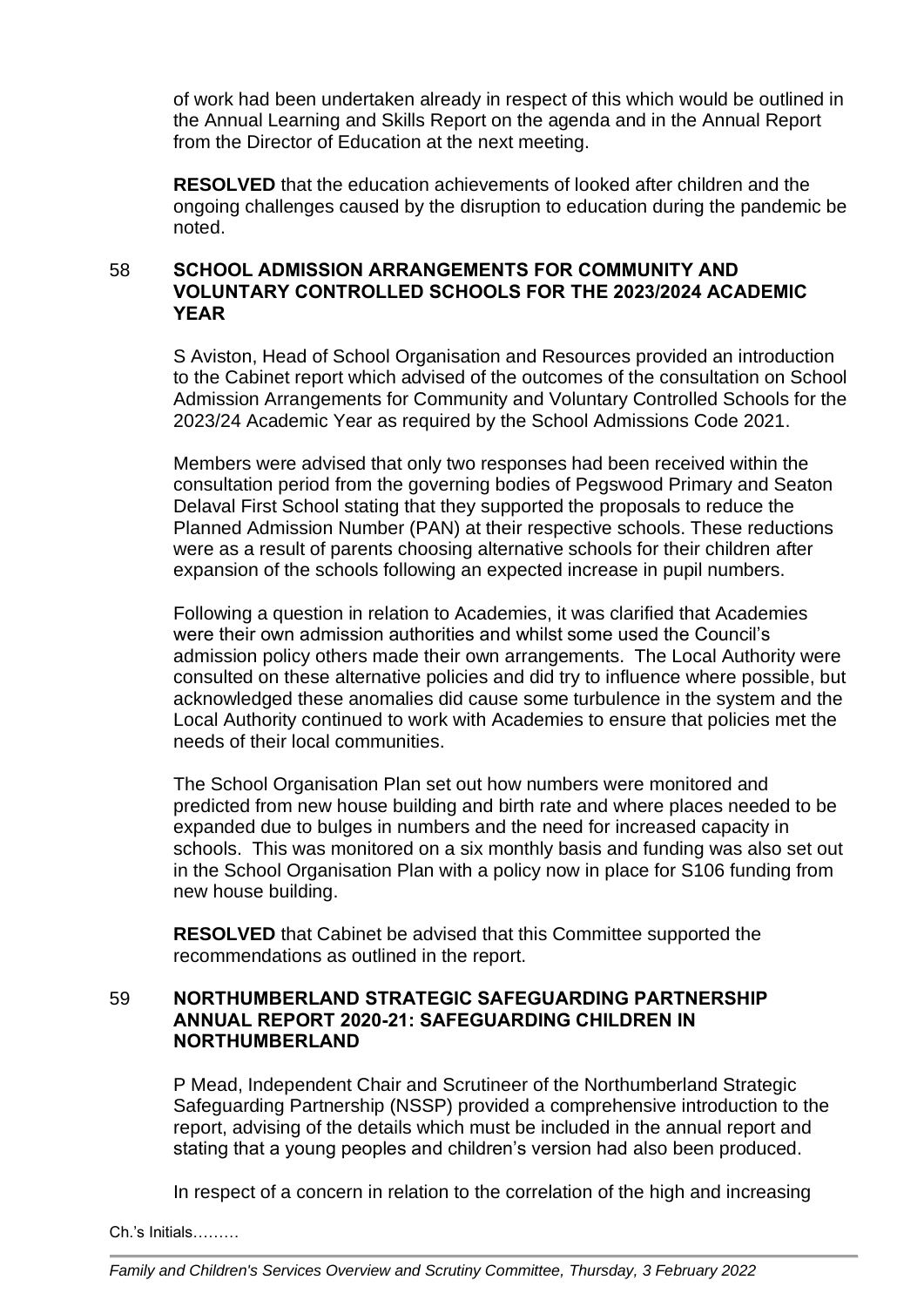levels of poverty within the South East area of the County and rising number of child protection interventions Members were advised that information provided as part of the performance reports produced for the Safeguarding and Corporate Parenting Group gave details of home addresses of the children who became looked after. As part of the current independent national review being undertaken in respect of children's social care the North East Directors of Children's Services had responded advising of the impact of poverty on families trying to access services and the tensions and pressures that brought. There was a range of early help available and preventative services were targeted in areas of increased deprivation. There was very specific legal criteria which must be met for children to become looked after in relation to safeguarding and risk of harm and these were assessed individually. It was stressed that whilst poverty did impact on parents' ability to look after a child, children who experienced neglect came from all areas and were not just restricted to socially deprived areas and similarly children from such areas also experienced happy and safe childhoods. It was thought that the increase in engagement in the West locality was possibly due to the virtual delivery making it more accessible for those in more remote areas. Reference was made to the Marmot Report of 2010 and the subsequent Marmot Review – 10 years on published in 2020 as suggested reading material for Members of the Committee.

It was felt that the increasing pressures families were under due to the pandemic and poverty had led to the increasing number of children being referred due to neglect in the North East. The importance of raising the public knowledge of safeguarding and the duty placed on everyone for the safety of children was highlighted with information provided on how to identify signs of abuse etc. Information would be requested to be provided on the number of children who have accessed the virtual youth clubs, if they were able to provide 1 to 1 contact and how they were publicised.

Members welcomed the report and thanked P Mead for her report and attendance at the meeting.

**RESOLVED** that the content of the report be noted.

# 60 **ANNUAL REPORT FOR LEARNING AND SKILLS SERVICE 2020/21**

A Kingham, Service Director, Education and Skills provided an introduction to the comprehensive annual report which highlighted the performance during the academic year 2020/21. The report also presented the work of the Careers Guidance Team and provided an understanding of the role and impact of the Employability and Skills team within the wider service.

The importance of ensuring that every person was able to identify their skills, access the right programme of learning for them and progress into employment that they enjoyed was highlighted. Work was being carried out in conjunction with industries and businesses of all sizes to ensure that skill shortages could be addressed and the appropriate training courses provided, with suitable work placements available for students. A transformation of the service was underway with more training related to outcomes and changes to the courses on offer with the ambition that more students access their next steps within Northumberland. The development of own business and entrepreneurial skills was only at an embryonic stage at the current time but was a priority moving forward and further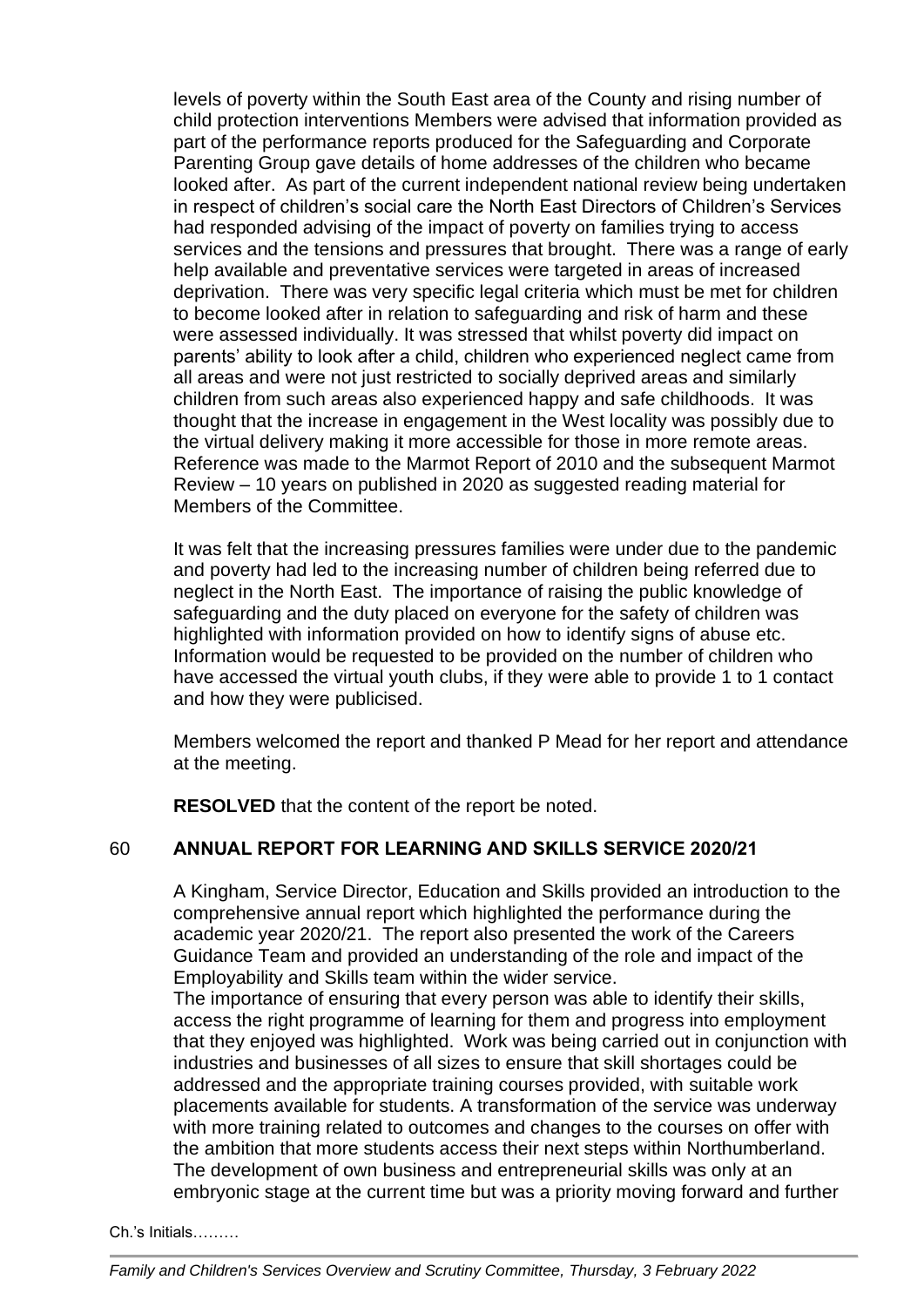information would be provided on this in the future.

The Office for Students collected information on the retention and destination of graduates and whether they used the degree that they were awarded and a report would be collated to provide this information in the context of how these routes could be developed within Northumberland. Development was in the very early stages regarding routes using sponsorship and using the apprenticeship levy.

To address the current shortages and health and social care, supported internships were provided by the Health Service on a full year carousel basis which allowed experience to be gained within the different services and opportunities found for employment within the sector with a new training centre being opened in Cramlington. A programme had also been developed across the County with North of Tyne funding for care leavers to gain experience of working in the health sector. Health sector uniforms were also being provided to primary schools introducing the world of work to children at an early age and providing a link between learning and earning.

The excellent report was welcomed by the Committee.

## **RESOLVED** that:

- 1. The content of the annual report be noted.
- 2. The approach to developing the Northumberland curriculum models to enhance the learning experience and support students to acquire the skills and knowledge to be successful in life be endorsed.
- 3. The performance given the continuing challenges of the global pandemic against operating circumstances and the valuable support provided to all learners with all services be recognised.
- 4. The progress in respect of the improvement actions set out in the 2019/20 report be noted.
- 5. The identified areas for improvement and the routines established to monitor progress be agreed.

A short recess was held at this point and the meeting recommenced at 11.35 pm.

# 61 **CHILDREN IN CARE AND CARE LEAVERS SUFFICIENCY STRATEGY 2022 - 24**

The report which outlined the key issues and challenges in relation to placement sufficiency for children in care was presented by L Spaven, Senior Manager, Residential and Family Placement Service. The Children in Care and Care Leavers Sufficiency Strategy 2022-24 set out the Council's approach to meeting its responsibilities to provide secure, safe and appropriate accommodation to children in care and care leavers, identifying appropriate planning and delivery of sufficient and high quality placements and associated support. This report was also linked to the next report on the agenda in relation to Children's Home Build Progress which sought to increase the number of residential placements available within Northumberland.

It was clarified that comprehensive data was available in relation to the increased number of children entering care with details provided through the Safeguarding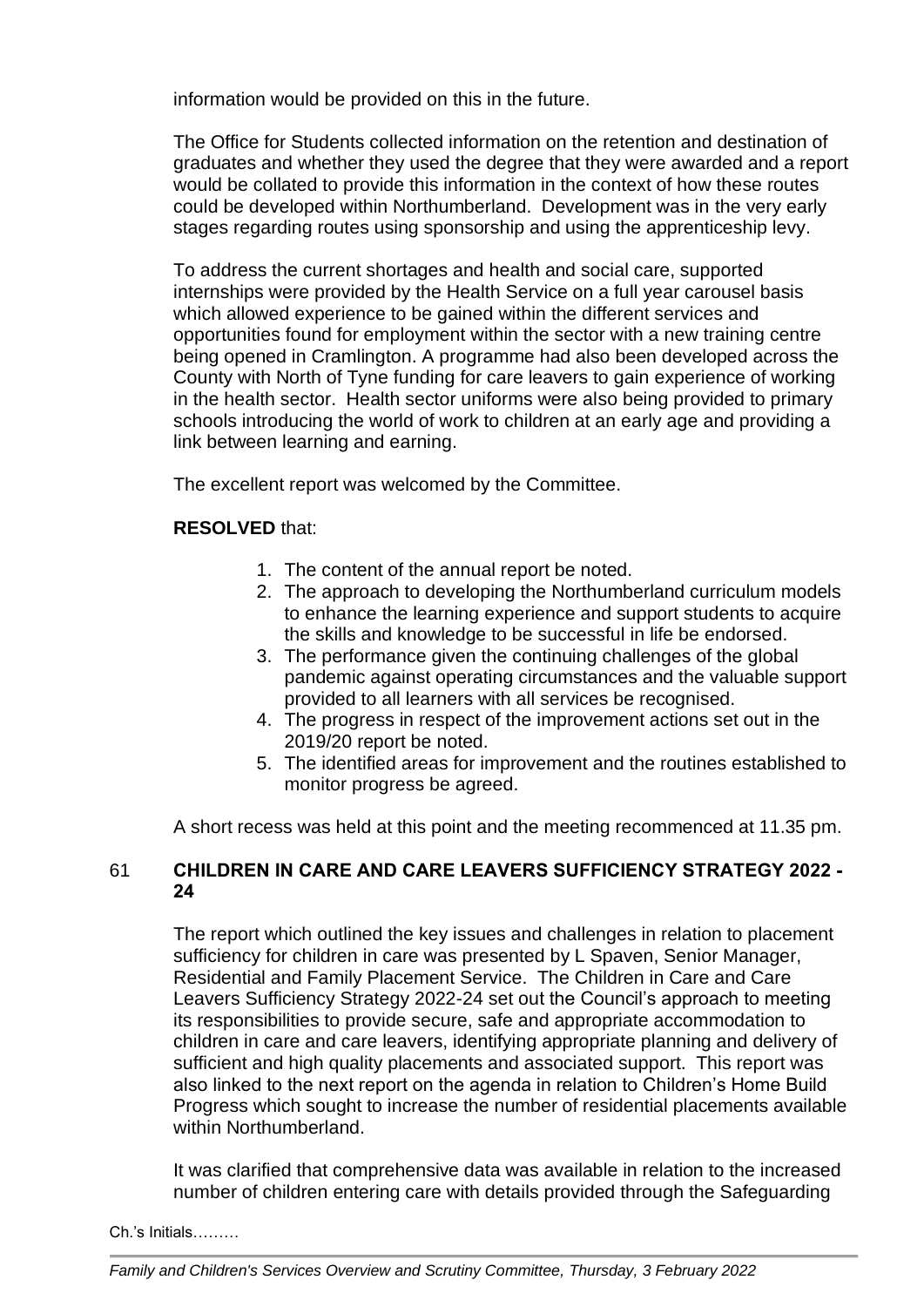and Corporate Parenting Group, however it was likely that this was within the NE24 postcode as a lot of work was focussed around that geographical area. An audit/analysis undertaken of children entering care had not identified a specific trend as to why there had been a gradual increase in numbers within the  $5 - 9$ age group. The use of the Local Area Councils to promote foster caring was once again suggested.

The additional residential placements currently being developed were not for children with specific health needs or disabilities. The only residential unit which was set up as a business was the secure unit at Kyloe House which was for national use but was run by Northumberland County Council. All in-house capacity for residential placements including the proposed new build and the extension to the existing residential home would be utilised by children from Northumberland as in-house provision had been found to be of better quality and provided more stability. Atkinson House was a separate provision to residential care and the proposals for its relocation and rebranding would increase the number of school places for children with social, emotional and mental health needs within the County in line with the Council's priority to meet these needs closer to home.

There remained a challenge with emergency placements where children or young people came into care or there had been a breakdown of their placement after all alternative regular provision had been explored and there was a need for a bespoke package. This had only ever been done when there were no alternatives and for the shortest period of time until regular provision could be arranged. There had been no bespoke placements for children under 16 this financial year.

The Officers and teams were thanked for their continuing work in meeting the needs of vulnerable children and young people.

**RESOLVED** that the contents of the report and the Children in Care and Care Leavers Sufficiency Strategy be noted.

# 62 **CHILDREN'S HOMES BUILD PROGRESS**

An introduction and discussion of the progress on the building of the children's home had been undertaken as part of the previous item on the agenda.

**RESOLVED** that the information be noted.

# 63 **ANNUAL ENGAGEMENT STATEMENT**

The report provided an overview of the Annual Engagement Meeting held with Ofsted in October 2021 and was presented by G Reiter, Service Director, Children's Social Care.

**RESOLVED** that the information be noted.

# 64 **SUSPENSION OF STANDING ORDERS**

In line with Standing Orders and as the meeting approached the three hour limit it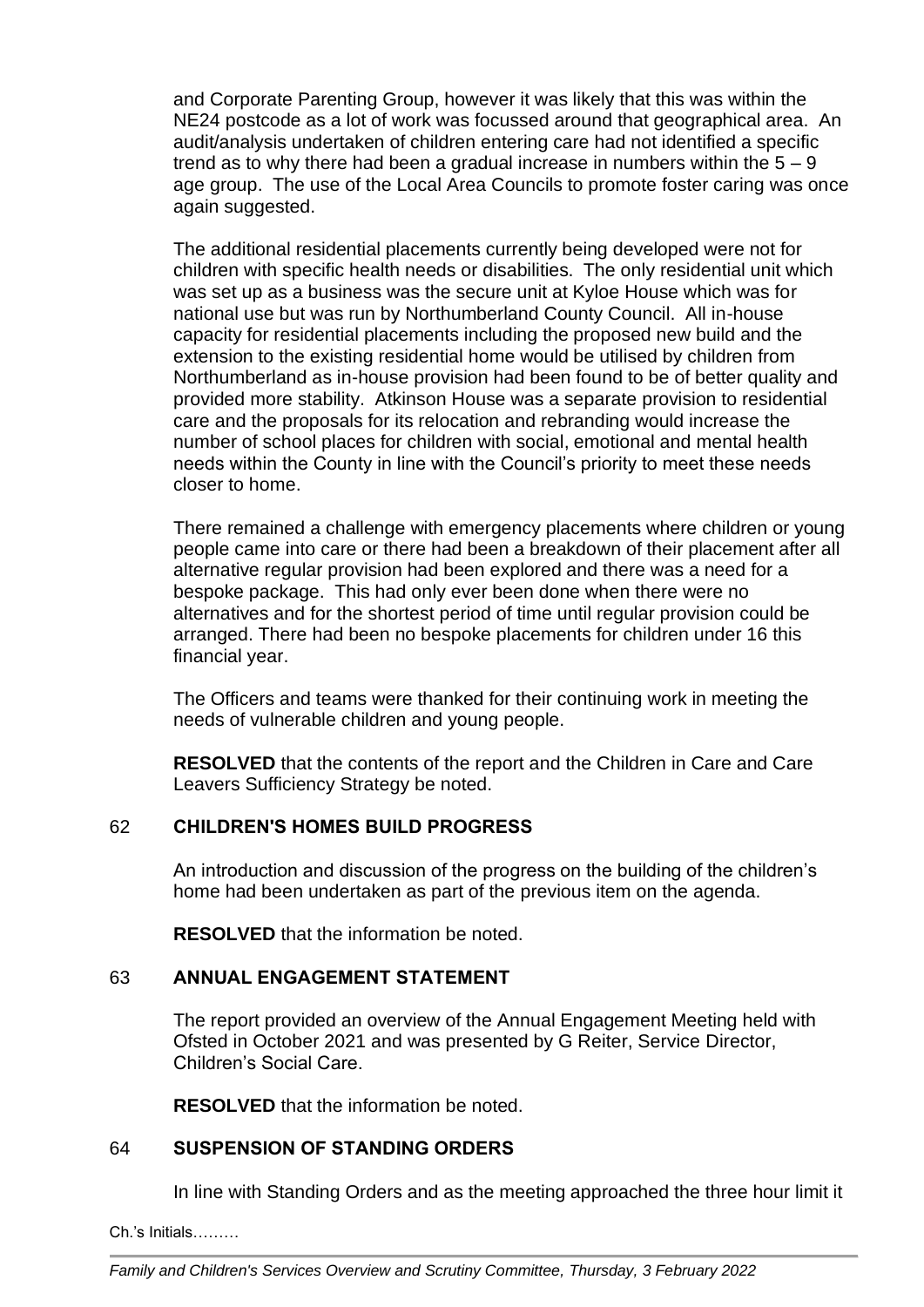was proposed by Councillor Swinburn, seconded by Councillor Dunbar and agreed that Standing Orders be suspended and the meeting continue.

## 65 **OFSTED AND INSPECTION FRAMEWORKS FOR CHILDREN'S SERVICES**

A Hartwell, Senior Manager - Performance and Systems Support presented the report which provided an overview of the range of inspections and external scrutiny that Ofsted and other inspectorates provided to local authority children's services departments.

The Chair commented on the fantastic staff involved and provided assurance that the correct checks and balances were in place, of which this Committee was a part of. Officers advised that they appreciated the challenge provided which had led to supportive actions being taken.

In response to a question it was confirmed that Ofsted had not undertaken Children's Social Care inspections and had amended visits to children's home inspections during the pandemic, however these were now being undertaken with some elements still taking place virtually. Some schools had deferred visits from Ofsted due to Covid, sickness levels and also recent storm events where some schooling was still being undertaken virtually.

The Chair highlighted the feedback from the Ofsted inspection undertaken in 2020 which had been rated as Good which had been due to the actions taken to strengthen the role of this Committee and the work undertaken by both D Lally, Chief Executive and C McEvoy-Carr, Executive Director of Children's Services and Adults Social Care along with other officers. Councillor Dale also highlighted the strong interest Councillor Daley had taken in Children's Services which had also contributed.

**RESOLVED** that the information and range of inspections be noted.

# 66 **FAMILY AND CHILDREN'S SERVICES OVERVIEW AND SCRUTINY COMMITTEE WORK PROGRAMME AND MONITORING REPORT 2021/22**

The work programme had been circulated for information and any issues which Members wished to bring to the Committee should be raised with the Chair or the Scrutiny Officer in the first instance.

The Scrutiny Officer advised that all Members had been invited to attend the Corporate Services Overview and Scrutiny Committee on Monday 7 February where the budget would be discussed. Councillor Ball questioned if the papers she had received on the budget had been updated as these contained reductions to Children's Services which it had been commented earlier in the meeting that there were none.

The Chair advised that the Leader would be attending along with other partners an Inequality Summit on 4 March 2022.

In response to a question from Councillor Swinburn on the safe School Streets initiative pilot and if this was now policy or being rolled out across the County, the Chair advised that this would be investigated and it might be that a report be